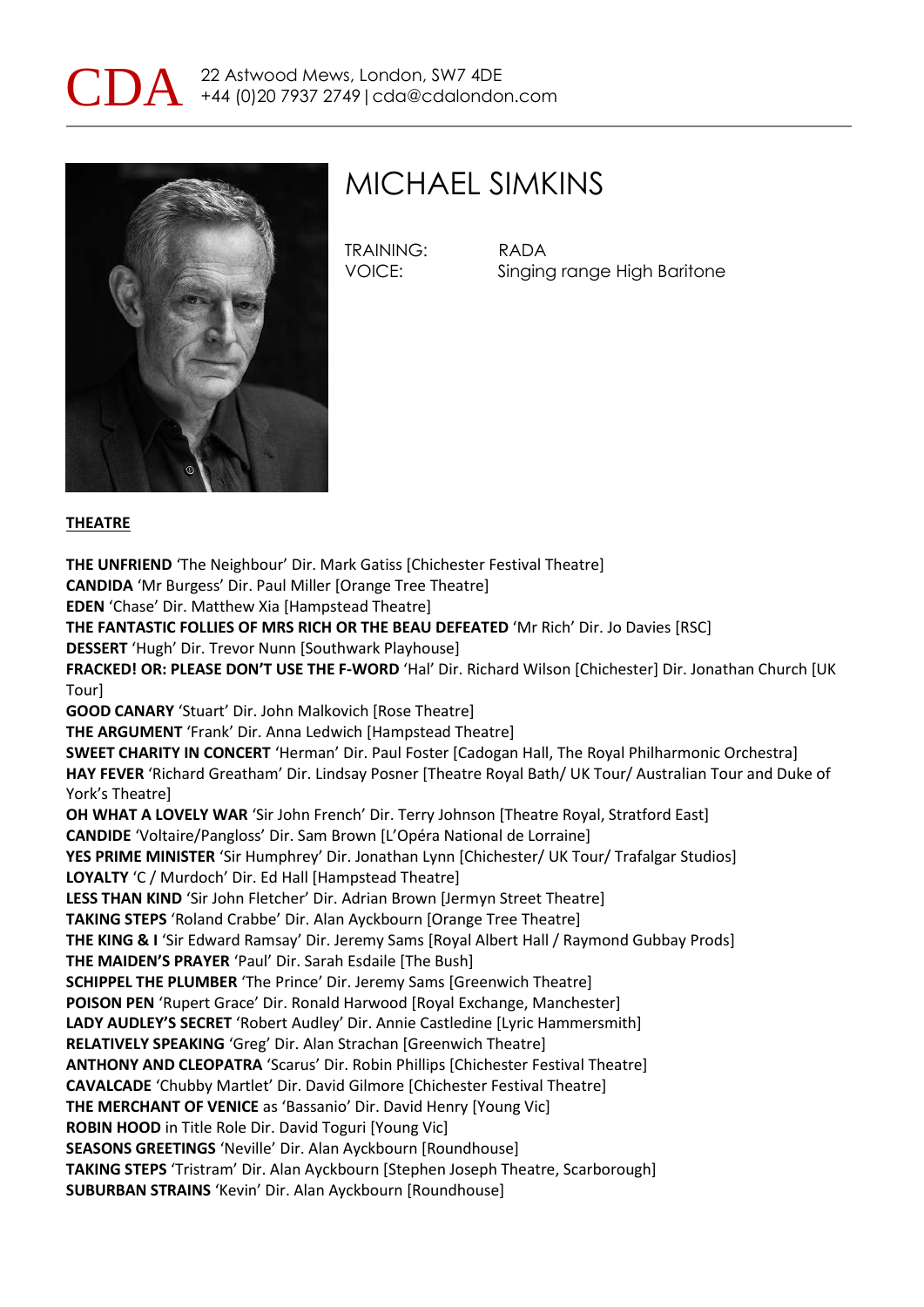# MICHAEL SIMKINS

### **National Theatre**

**KING LEAR** 'Cornwall' Dir. Richard Eyre **'TIS A PITY SHE'S A WHORE** 'Soranzo' Dir. Alan Ayckbourn **A VIEW FROM A BRIDGE** 'Marco' Dir. Alan Ayckbourn *Nominee: Best Supporting Actor* **A SMALL FAMILY BUSINESS** 'The Rivetti Brothers' Dir. Alan Ayckbourn **TONS OF MONEY** 'Maitland' Dir. Alan Ayckbourn

#### **West End**

**COMPANY – Sondheim's 80th Birthday Gala Performance** 'Paul' Dir. Jamie Lloyd [Queen's Theatre] **CHICAGO** 'Billy Flynn' Dir. Nigel West [Cambridge Theatre] **DONKEY'S YEARS** 'Buckle' Dir. Jeremy Sams [Comedy Theatre] **MARY STUART** 'Paulet' Dir. Phyllida Lloyd [Apollo Theatre] **THE OLD MASTERS** 'Fowles' Dir. Harold Pinter [Comedy Theatre] **DEMOCRACY** 'Arno Kretschmann' Dir. Michael Blakemore [Wyndhams Theatre] **MAMMA MIA** 'Sam' Dir. Phyllida Lloyd [Prince Edward] **CHICAGO** 'Billy Flynn' Dir. Scott Faris [Aldelphi] **RICHARD III** 'Clarence' Dir. Elijah Moshinsky [Savoy] **COMPANY** 'Paul' Dir. Sam Mendes [Donmar & Albery] **BURN THIS** 'Burton' Dir. Robert Ackerman [Hampstead & Lyric] **LOOK LOOK** 'Charles' Dir. Mike Ockrent [Aldwych] **HENCEFORWARD** 'Mervyn' Dir. Alan Ayckbourn [Vaudeville] **THE SCARLET PIMPERNEL** as 'Ffoulkes' Dir. Nicholas Hytner [Her Majesty's]

### **TELEVISION**

**MISS SCARLET AND THE DUKE** [Element 8/ Work in Progress] 'Police Commissioner Fitzroy' Dir. Ivan Zivkovic **THIS IS GOING TO HURT** [Sister Pictures for BBC] 'Stephen' Dir. Tom Kingsley **FINDING ALICE** [Red Productions for ITV] 'Keith' Dir. Roger Goldby **THE CROWN S3: Margaretology** [Left Bank Pictures/ Netflix] 'Sir Patrick Dean' Dir. Benjamin Caron **SILENT WITNESS: The Greater Good** [BBC TV] 'AC Harry Lennox' Dir. Dominic Leclerc **DOCTORS** [BBC TV] 'Mark Hudson' Dir. Peter Fearon **1944: SHOULD WE BOMB AUSCHWITZ?** [Oxford Films] 'Sir Archibald Sinclair' Dir. Tim Dunn **WHITE HOUSE FARM** [New Pictures] 'Vet' Dir. Paul Whittington **ENDEAVOUR**: **Icarus** [Mammoth Screen for ITV] 'Baldwin Mackenzie' Dir. Gordon Anderson **PRANK ME** [Fullscreen] 'Lord Fitzwallace' Dir. Hazel Hayes **HARLOTS** [Monumental Pictures for ITV Encore/ Hulu] 'Justice Poulson' Dir. Jill Robertson **GRANTCHESTER** [Lovely Day, Kudos] 'Derek Jarvis' Dir. Jill Robertson **EASTENDERS** [BBC TV] 'Steve Lowe' Dir. Dan Wilson/ Rebecca Gatward/ John Greening/ Nic Phillips **A TOUCH OF CLOTH** [Zeppotron] 'John Duntish' Dir. Jim O'Hanlon **ABOVE SUSPICION: Silent Scream** [La Plante] 'Deputy Commissioner Waters' Dir. Catherine Morshead **LEAD BALLOON** [Open Mike] 'Newscaster' Dir. Alex Hardcastle **MINDER** [Talkback Thames] 'Charlie Cupid' Dir. David Innes Edwards **LEWIS: The Point of Vanishing** [ITV] 'Manfred Carter' Dir. Maurice Phillips **THE BILL** [Talkback Thames] 'Gerard Parry' Dir. Rob Knights **NEW TRICKS V: Mad Dogs** [Wall to Wall] 'Colonel Kilmartin' Dir. Dermot Boyd **DOCTORS** [BBC TV] 'Dr Lionel Mead' Dirs. Sean Gleeson / Steve Hughes / Terry Iland / Laurence Wilson / Dominic Keavey / Adrian Bean / Jerry Smith / James Larkin / Daniel Wilson/ Niall Fraser / Rebecca Gatward **CASUALTY** [BBC TV] 'Michael Hammill' Dir. Jill Robertson